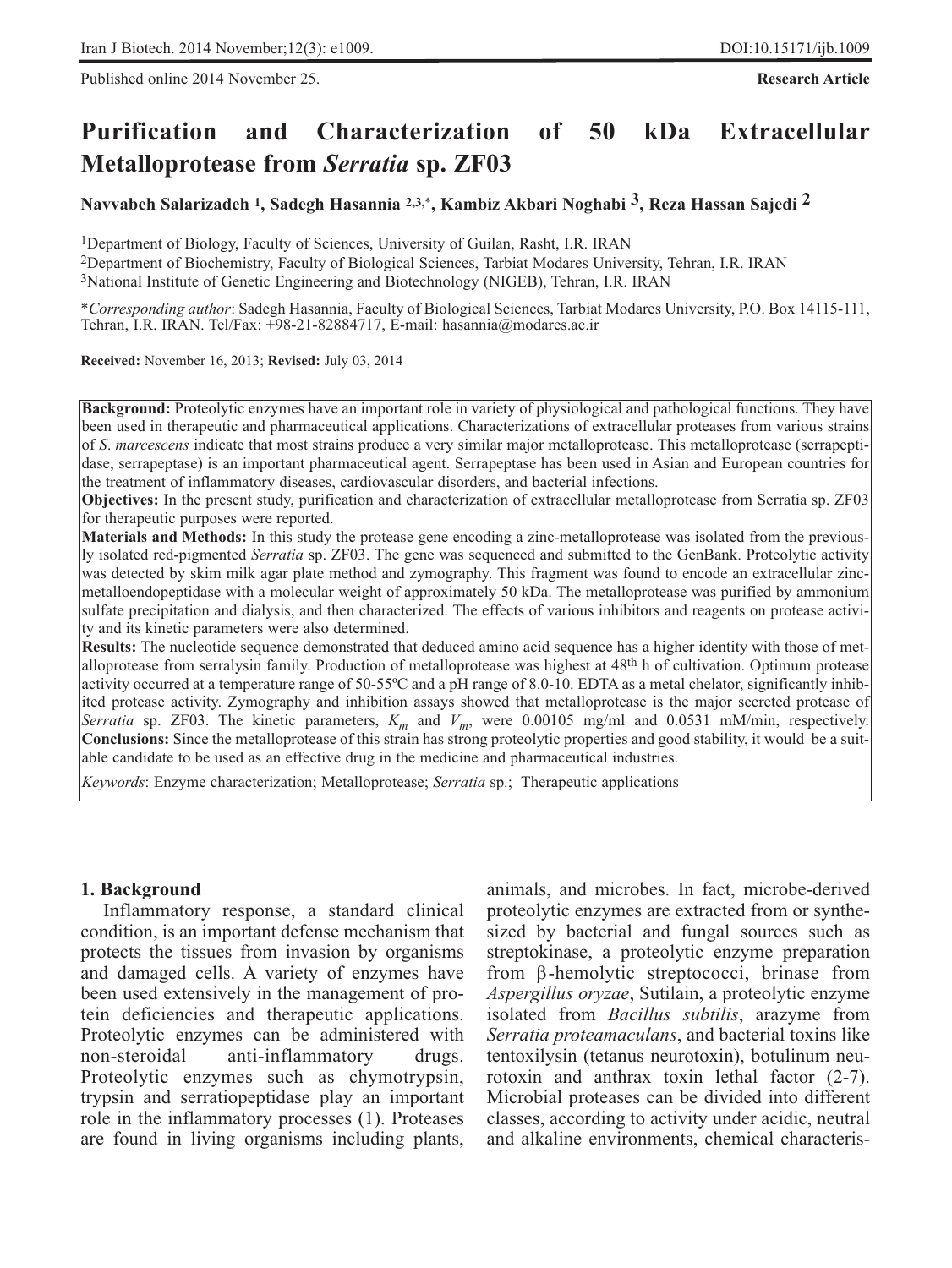tic of the catalytic site (serine, threonine, cysteine, aspartic and metallo-peptidases) and mechanism of action. Alkaline proteases are specified as those proteases which are active in a pH range from neutral to alkaline (8,9). Metalloproteases (E.C. 3. 4. 24.) represent the largest class of hydrolases which usually have a catalytic zinc ion in the active site. According to importance and the diversity of metalloproteases, these zinc-dependent enzymes are important targets for biomedical applications (10). *Serratia marcescens* is a Gramnegative bacterium of the family Enterobacteriaceae that secretes a variety of degradative enzymes, such as proteases (serine and thiol proteases, and metalloproteases), lipases, chitinases, hemolysin, and nucleases (11,12). Extracellular zinc metalloendopeptidase, secreted by various *Serratia* strains, specially *S*. *marcescens*, that has been purified and characterized (11-16). In ten clinical isolates of *S*. *marcescens,* a 1.5 K bp DNA fragment was amplified, which represented the metalloprotease gene that encoded this protease (11). Serrapeptase (also known as serrapeptidase, serratiopeptidase and serratia peptidase) is a metalloprotease that has been purified and characterized from the *Serratia.* sp E-15 strain which was isolated from the gut of a larval silkworm (7,12). This enzyme dissolved the rigid proteins of cocoon and allowed the moth to come out (17). It is an effective drug for the treatment of breast engorgement (18) and relieves swelling and pain following maxillary sinus antrostomy (11). Serrapeptase is also used to degrade atherosclerotic plaque and fibrin on the inside of arteries (19,20). In general, this major metalloprotease has been identified in various strains of *Serratia* (11-16) and because of its economic significance, particularly as an anti-inflammatory agent (19), this enzyme is currently being produced commercially and under trade names: Serrapeptase, Aniflazym, Danzen, Serrazyme, Serracel and SerraGold is sold  $(16,18)$ . Serrapeptase has been permitted to enter as a standard drug in Germany and other European countries for therapeutic consumptions (17). This protease has been used as mucoactive and antiinflammatory treatment in Japan for 30 years (21). The *Serratia marcescens* metalloprotease is a member of the serralysin family of proteolytic enzymes, which is a group of metalloproteases with molecular weights of approximately 50 kDa,

and is produced by a variety of species, such as *Erwinia chrysanthemi, yersinia pestis, Pseudomonas aeruginosa* and *Yersinia ruckeri*. The serralysin family belongs to the metzincin clan of metalloproteinases (mainly clan (MA)(M) according to the MEROPS database) (22).

#### **2. Objectives**

Because of the therapeutic and commercial significance of metalloproteases, this study attempted to investigate the extracellular metalloprotease produced by the red-pigmented *serratia* sp*.* ZF03, a strain previously isolated from the hot-springs of high background radiation areas (HBRAs) in Ramsar, Iran (23). The metalloprotease gene was isolated and sequenced, and the extracellular enzyme was subsequently purified and characterized.

## **3. Materials and Methods**

## *3.1. Bacterial Strain*, *Cultures*, *Chemicals and Reagents*

The bacterium used, *Serratia* sp. ZF03, was previously isolated from the hot-springs of high background radiation areas in Ramsar, Mazandaran province of Iran (23). Ethylenediaminetetraacetic acid (EDTA), phenylmethylsulfonyl fluoride (PMSF), and iodoacetamide were purchased from Sigma Aldrich (USA). Ammonium sulfate, casein, tryptone, yeast extract, skim milk, glycine, acrylamide, bisacrylamide, ammonium persulfate and all other chemicals were obtained from Merck (Germany). The PCR Master Mix (buffer, Taq DNA polymerase,  $MgCl<sub>2</sub>$ ) was purchased from TaKaRa (Kyoto, Japan).

## *3.2. Culture Conditions*

In order to detect protease production and activity, bacterial culture samples were used to inoculate skim milk agar plates, which were then incubated at 30ºC for 24 h. Proteolytic activity was exhibited by a clear zone around or under the colony. A single colony from the *S*. *marcescens* plate culture was used to inoculate LB broth containing  $0.5\%$  (w/v) glucose. Cultivation was carried out at 30ºC for 12 h in a rotating shaker, with shaking at 250 rpm. Subsequently, 0.1 ml of the preculture was inoculated into a 1000 ml baffled erlenmeyer flask containing 200 mL of culture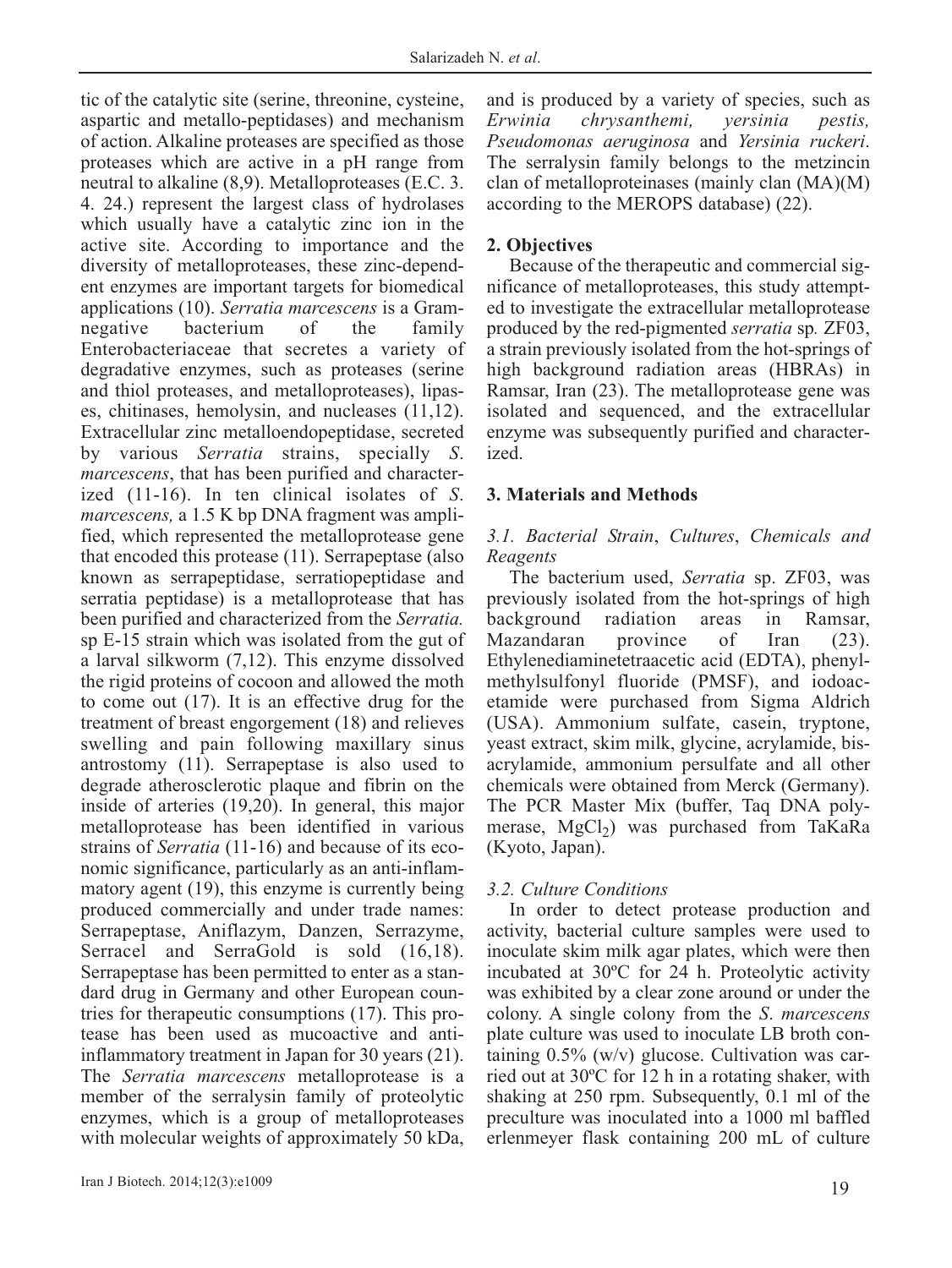medium, which consisted of the following: tryptone 8 g, yeast extract 4 g, glycine 0.02 g, NaCl 1 g, skim milk  $1\%$  (w/v) and 0.5% (w/v) glucose. Skim milk and glucose induced the metalloprotease production (16). Cultures were incubated under the above mentioned conditions for 96 h. Samples of culture supernatant were removed for subsequent analysis at 6 h intervals.

# *3.3. Amplification of the Metalloprotease Gene by PCR*

The genomic DNA of *Serratia* sp. ZF03 was extracted by the HiYieldTM Genomic DNA Mini Kit (Real Biotech Corporation, Taiwan), according to manufacturer's instructions forward: 5´- ATG CAA TCT ACT AAA AAG GCA ATT G-3´ and reverse: 5´-TTA CAC GAT AAA GTC AGT G-3´ primers designed according to the metalloprotease gene of *Serratia*. sp. E-15 (X04127.1). Amplification of DNA was carried out using the following PCR program: pre-denaturation at 95ºC for 5 min , denaturing at 95ºC for 30 s, annealing at 57.8ºC for 45 s, extension at 72ºC for 55 s (30 cycles) and a final polymerization step at 72°C for 10 min. After amplification, reaction mixture was loaded onto 1% agarose gel. The amplified DNA fragment was then extracted from the agarose gel and sequenced using Sanger's method (Cinagene, Iran). A Sequence homology search was performed using the NCBI BLAST server (http://www.ncbi.nlm.nih.gov/BLAST) and ClustalW2-multiple sequence alignment program.

# *3.4. Protease Purification*

For purification of the protease, bacterial culture was centrifuged at  $10,000 \times g$  for 20 min at 4ºC. The resulting supernatant was precipitated with ammonium sulfate at different saturation levels (50%, 60%, 67%, 70% and 80%). The most appropriate level of saturation for precipitation of the protease was 67%. Ammonium sulfate (at 67% saturation level) was added slowly to the culture supernatant with stirring at 4ºC. After 1 h, the precipitate was collected by centrifugation at 13,000 g for 20 min. The resulting pellet was then dissolved in a minimum of 20 mM Tris buffer (pH 8.0) and dialyzed against the same buffer for 16 h with three buffer changes. Protein concentration was determined by the method of Bradford (24) with bovine serum albumin (BSA) (1mg/ml) as the standard. The protein concentration was estimated by measuring the absorbance at 595 nm using a T90 UV-Visible spectrophotometer (Varian Cary Eclipse, Australia).

# *3.5. Polyacrylamide Gel Electrophoresis and Zymogram Analysis*

SDS-polyacrylamide gel electrophoresis was carried out according to the method of Laemmli with some modifications (25), using a 12% polyacrylamide separating gel and a 5% stacking gel to analyze the protein samples and estimate molecular weight of the protease. Following electrophoresis, the gel was stained with Coomassie Brilliant Blue R-250 and silver nitrate. Detection of protease was also achieved by zymography in the presence and absence of inhibitors such as EDTA, PMSF and iodoacetamide, using gelatin as substrate. Sodium dodecyl sulfate polyacrylamide gels (12%) were co-polymerized with 0.01% (w/v) gelatin. Samples were dissolved in nonreducing SDS-loading buffer without heating. Following electrophoresis, the gels were washed (incubated for 1 h at room temperature on a rotating shaker to remove the SDS and renature the proteinases) with 2.5% Triton-X100 in 50 mM Tris (pH 7.4), 5 mM CaCl<sub>2</sub>, and 1  $\mu$ M ZnCl<sub>2</sub>. The buffer was then decanted and the gels were washed by deionized water and incubated for 10 min at 37ºC with developing buffer (50 mM Tris (pH 8), 5 mM CaCl<sub>2</sub>, 1  $\alpha$ M ZnCl<sub>2</sub> (optional) 0.01% sodium azide)**),** and subsequently stained with Coomassie Brilliant Blue G-250. Zones of proteolysis were detected by destaining.

# *3.6. Protease Assay*

In order to determine proteolytic activity, casein was used at a final concentration of 1.0 %  $(w/v)$  in a 0.5 ml assay reaction mixture containing 20 mM Tris-HCl buffer,  $10mM$  CaCl<sub>2</sub>, (pH 8.0), and appropriate amount  $(20 \mu L)$  of the enzyme. The reaction mixture was incubated for 10 min at 37ºC and terminated by adding 0.5 ml of  $10\%$  (w/v) trichloroacetic acid (TCA) on ice. After 20 min, mixture was centrifuged at 18000  $\times$ g for 10 min, and the absorbance of the supernatant was measured at 280 nm.

# *3.7. Enzyme Characterizations*

For determination of optimum temperature, the enzyme samples were incubated at temperatures between 30-65ºC for 10 min, using the same stan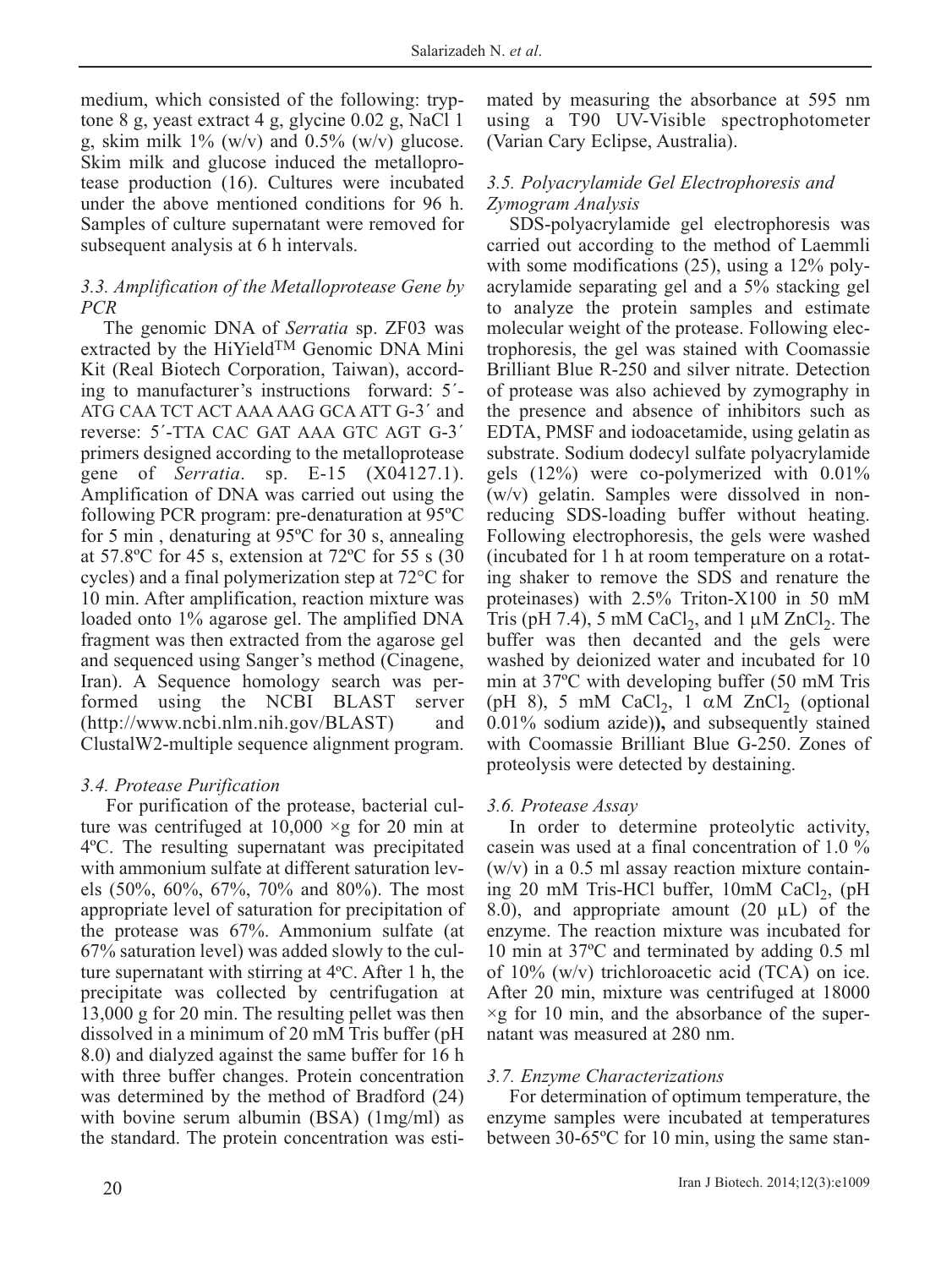dard assay conditions mentioned above. Thermostability of the enzyme was assessed in 20 mM Tris-HCl, pH 8.0 by incubating the purified protein sample at 40ºC and 50ºC for 60 min for different time intervals. Enzyme activity was then determined at 37ºC as described above. The pH profile of enzyme was determined in different pH values, at 37ºC for 10 min. The reaction mixture consisted of 1% (w/v) casein in Britton-Robison universal buffer (0.04 M  $H_3PO_4$ , 0.04 M  $H_3BO_3$ ,  $0.04$  M CH<sub>3</sub>COOH) (26). The activity was determined under standard assay method. Protease enzyme samples were pre-incubated with reagents and inhibitors for 10 min at room temperature, the vials were then transferred to a 37ºC water bath and substrate was added. Residual activity was measured under the standard assay conditions. The effect of different metal ions on protease activity was also investigated. Enzyme samples were pre-incubated with different metal ions. Assays were carried out as mentioned above, and the percentage residual activity of the enzyme, in the presence of each metal ion, was subsequently determined.

# *3.8. Determination of Kinetic Parameters*

The enzyme's kinetic parameters,  $K_m$  and  $V_{max}$ , were determined using different casein concentrations as the substrate under assay conditions. Metalloprotease indicated a Michaelis-Menten type kinetics when hydrolyzing soluble casein. *Km* and  $V_{max}$  values were obtained by Lineweaver-Burk plot.

# **4. Results**

## *4.1. Detection of Protease Activity*

The production of protease by the *Serratia* sp. ZF03 was investigated. The results of the skim milk agar method showed large clear zones around the colonies after 24 h of incubation (Figure 1). In addition, protease activity was also evaluated in the presence of inhibitors such as PMSF, EDTA, iodoacetamide using gelatin zymography. Proteolytic activity was inhibited completely by EDTA, a known inhibitor of metalloproteases, and partially inhibited in presence of PMSF. Iodoacetamide didn't show any inhibitory effects. Zymogram analysis confirmed that the major secreted protease was metalloprotease. (Figure 2).



Figure 1. Proteolytic activity as detected by the skim milk agar plate method



**Figure 2.** Gelatin-zymography of protease in the presence and absence of inhibitors. Zymogram gel was stained with Coomassie Brilliant Blue G-250. (A) Lane1, protease activity in the presence of EDTA; Lane 2, PMSF and Lane 3, in the absence of inhibitors. (B) SDS-PAGE; gel stained with Coomassie Brilliant Blue R-250. Lane 4, purified protease and lane 5, molecular weight marker

## *4.2. Amplification of the Metalloprotease Gene and Sequencing Analysis*

Following extraction of the whole genome of *Serratia.* sp. ZF03, PCR was performed using primers designed according to the metalloprotease gene of *Serratia.* sp. E-15. The amplified DNA fragment was about 1.5 kb in size. The gene was sequenced and submitted to the GenBank, (http://www.ncbi.nlm.nih.gov/), under the accession number JX412231. Sequence homology search of the gene showed 97% and 96% maximum identity with that of the metalloprotease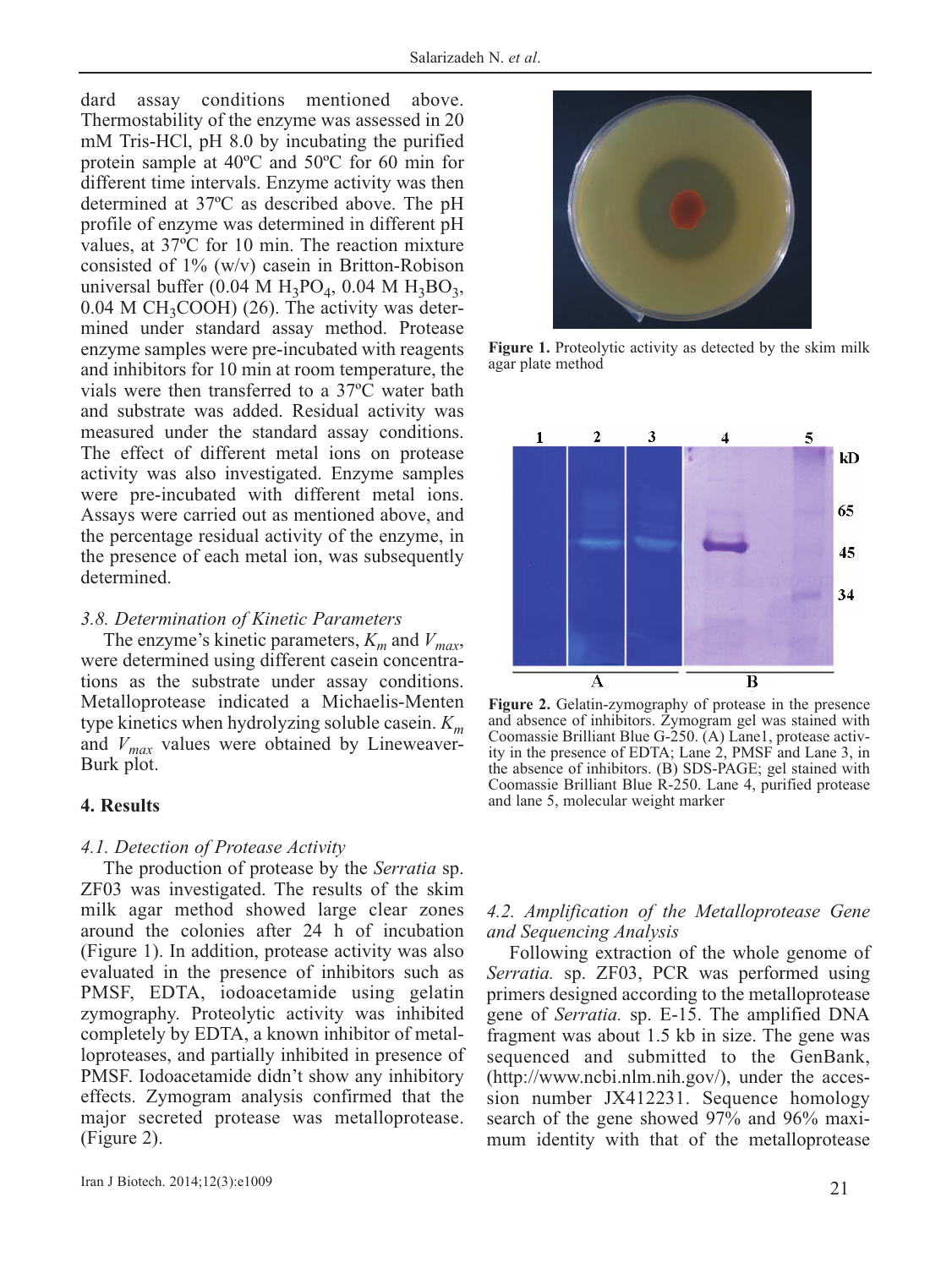gene of *Serratia marcescens* strain SM6 and *Serratia* (sp. E-15) gene (27). The deduced amino acid sequence of the gene showed 99% identity with the serratiopeptidase from *Serratia* sp. E-15 and *S*. *marcescens* metalloprotease.

#### *4.3. Time Course of Metalloprotease Production*

In order to determine the time course of protease production during bacterial growth, the proteolytic enzyme activity of culture supernatants was measured throughout the growth period, up to the 96th h. The production of total protease was observed at 12th h of growth time, and reached a plateau at the end of the exponential phase. Maximum metalloprotease production was detected at the 48th h of growth (Figure 3).

#### *4.4. Metalloprotease Purification*

In order to purify the enzyme, the metalloprotease produced by *S*. *marcescens* ZF03 was precipitated by ammonium sulfate at the 67% saturation level. The precipitated sample was then dissolved in a minimum of Tris buffer (pH 8.0) and dialyzed. The protease exhibited good purity after this step. The purified enzyme was shown to have a molecular weight of approximately 50 kDa on SDS-PAGE (Figure 4).



**Figure 3.** The time course of protease production**:** Total protease (O), metalloprotease  $(\blacksquare)$ , serine protease  $(\blacktriangle)$  and cell growth  $(•)$ . The protease activity of culture supernatants was measured throughout the growth period, up to the 96th h. In order to determine the type of secreted proteases by the strain, protease activity was also measured in the presence of protease different inhibitors. The growth of *Serratia* sp. ZF03 was also measured by cultivation time at 600 nm



**Figure 4.** SDS-PAGE analysis of the purified enzyme. Lane 1, purified metalloprotease and lane 2, molecular weight markers. Protein band appeared by silver staining

#### *4.5. Biochemical Characterization*

The optimum temperature for metalloprotease activity was observed in the range of 50-55ºC (Figure 5A). Optimum metalloprotease activity was also observed at the pH range of 8-10 with a maximum activity at pH 9.0. The effect of metal ions, various reagents and inhibitors on protease activity are also shown in Tables 1 and 2. The use of inhibitors showed that EDTA inhibited significant protease activity compared to PMSF and iodoacetamide (Table 2). Also 1,10 phenanthroline, another inhibitor of metalloprotease, decreased enzyme activity. Iodoacetamide had not only inhibitory effect but also increased the proteolytic activity. Also, iodoacetamide didn't show any inhibition effect on zymogram gel. The activity of the protease was also found to increase in the presence of  $Co^{2+}$ , Na<sup>+</sup> and the reagents such as DMSO. The thermostability results showed that the enzyme was stable and active at 40ºC, Protease retained approximately 96% of its activity after 60 min at 40ºC, whereas 24% of enzyme activity was conserved, when incubated at 50ºC after 60 min (Figure 5C). The kinetic parameters,  $K_m$  and  $V_{max}$ , as determined by the Lineweaver-Burk plot were 0.00105 mg/ml and 0.0531 mM/min, respectively (Figure 6).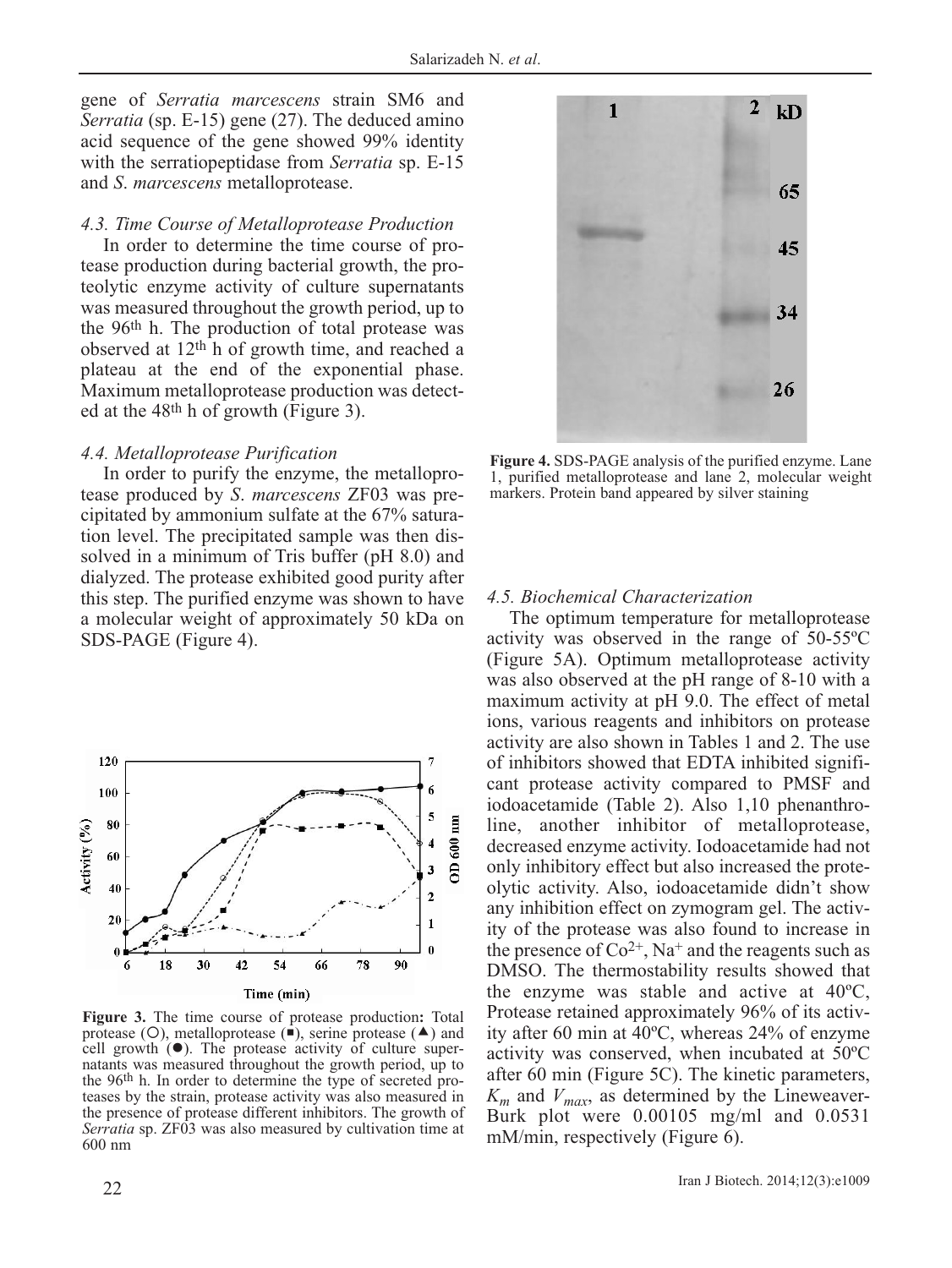| Table 1. The effect of metal ions on protease    |  |  |  |  |
|--------------------------------------------------|--|--|--|--|
| activity. All the metal ions were added as chlo- |  |  |  |  |
| ride salts (2 mM)                                |  |  |  |  |

| <b>Metal ions</b> | Residual activity (%) |
|-------------------|-----------------------|
| Control           | 100                   |
| $Mg^{2+}$         | 68.53                 |
| $Na+$             | 103.462               |
| K <sup>+</sup>    | 97.83                 |
| $Ca2+$            | 60.72                 |
| $Al^{3+}$         | 47.05                 |
| $Ba2+$            | 97.6                  |
| $Zn^{2+}$         | 32.195                |
| $Fe2+$            | 77.07                 |
| $Fe3+$            | 89.76                 |
| $Mn^{2+}$         | 85.27                 |
| $Co2+$            | 108.20                |

|          |  | Table 2. The effect of inhibitors and reagents on protease |  |  |
|----------|--|------------------------------------------------------------|--|--|
| activity |  |                                                            |  |  |

| Inhibitors/reagents Concentration Residual activity |                           |        |  |  |
|-----------------------------------------------------|---------------------------|--------|--|--|
|                                                     |                           | $(\%)$ |  |  |
| Control                                             |                           | 100    |  |  |
| SDS                                                 | $2\%$ (w/v)               | 53     |  |  |
| SDS                                                 | 5% (w/v)                  | 50     |  |  |
| <b>DMSO</b>                                         | $2\%$ ( $v/v$ )           | 145    |  |  |
| <b>DMSO</b>                                         | $5\%$ ( $v/v$ )           | 100    |  |  |
| Triton                                              | $5\%$ ( $v/v$ )           | 81     |  |  |
| Tween80                                             | $2\%$ ( $v/v$ )           | 57     |  |  |
| Ethanol                                             | $2\%$ ( $v/v$ )           | 30     |  |  |
| <b>EDTA</b>                                         | $5 \text{ mM}$            | 60     |  |  |
| <b>EDTA</b>                                         | $10 \text{ mM}$           | 13     |  |  |
| 1,10 phenanthroline                                 | 2 mM                      | 54     |  |  |
| lodoacetamide                                       | $0.5 \text{ }\mathrm{mM}$ | 115    |  |  |
| lodoacetamide                                       | $0.1 \text{ }\mathrm{mM}$ | 147    |  |  |
| <b>PMSF</b>                                         | 2 mM                      | 88     |  |  |
| <b>PMSF</b>                                         | 1 mM                      | 93     |  |  |

#### 125  $\overline{\mathbf{A}}$ 100 Activity (%) 75 50 25  $\bf{0}$ 30 70 20 40 50 60 Temperature  $(^{\circ}C)$ 125  $\overline{B}$ 100 Activity (%) 75 50 25  $\boldsymbol{0}$ 6 8 10 12  $\overline{4}$ pH 175  $\overline{C}$ 150 Activity (%) 125 100 75 50 25  $\boldsymbol{0}$  $\bf{0}$ 40 20 60 Time (min)

**Figure 5.** Effect of temperature (A) and pH (B) on protease activity. (C) Irreversible thermoinactivation of metalloprotease from *Serratia*. sp. ZF03 at  $40^{\circ}$ C ( $\bullet$ ) and  $50^{\circ}$ C ( $\bullet$ )

## **5. Discussion**

Proteolytic enzymes are one of the most prominent groups of industrial enzymes that account for about 60% of the enzyme economics and they are used in variety of industries such as pharmaceutical industry and medicine, detergents, leather and food industry (28). Proteolytic enzymes have been used widely in management of enzyme deficiencies and therapeutic applications. These enzymes are co-administered with non-steroidal antiinflammatory agents (2). One of these enzymes is strain-dependent metalloprotease which is secreted by various *S*. *marcescens* strains (11-16). In this research, the production of protease by the *Serratia* sp. ZF03 (native to Iran) was investigated. First, in order to identify the metalloprotease gene, the DNA fragment (1.5 kbp in size) was isolated from genome of *serratia* according to primers designed based on the metalloprotease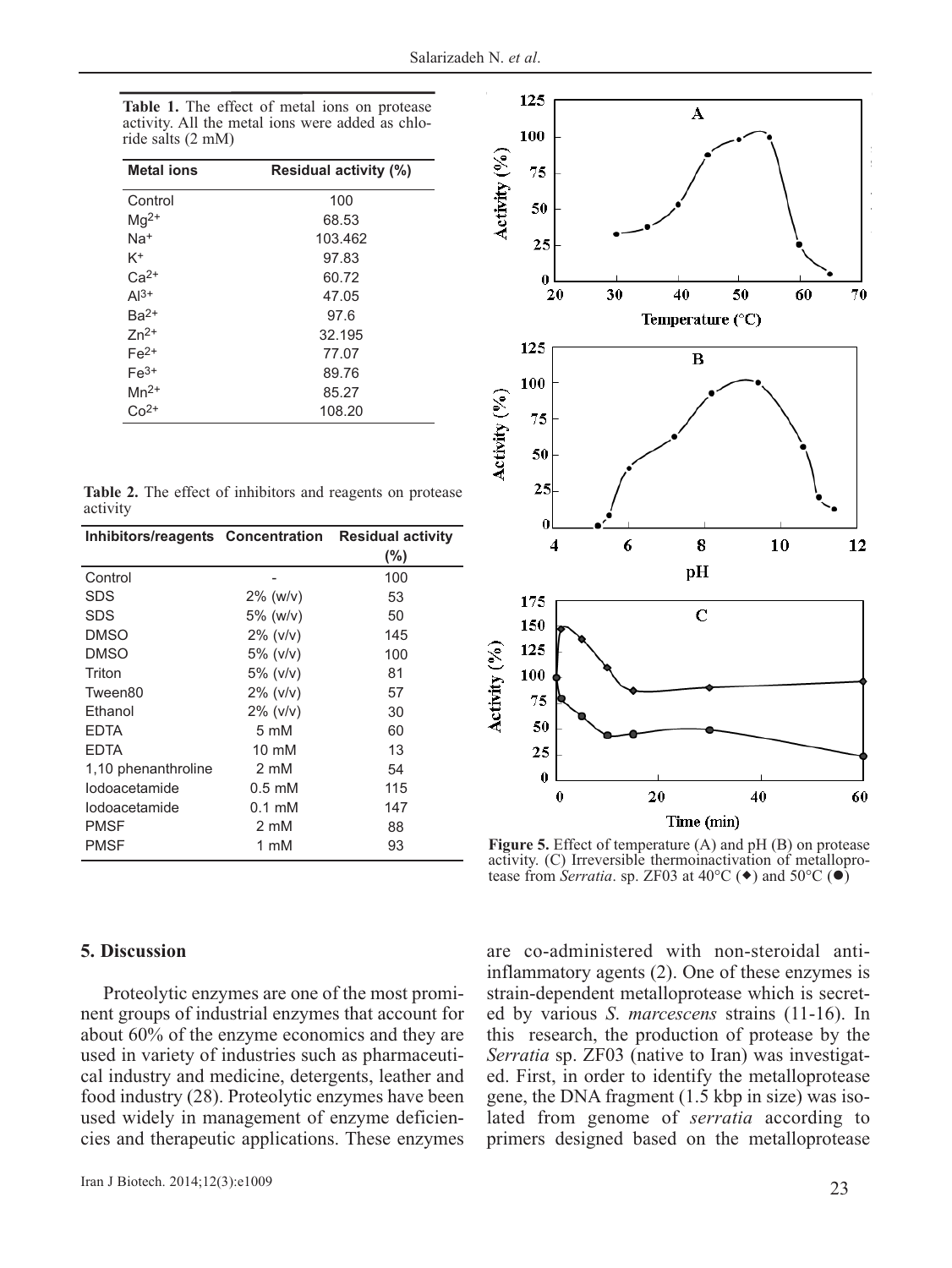

**Figure 6.** Michaelis-Menten Curve of *Serratia*. sp. ZF03 metalloprotease.  $K_m$  and  $V_{max}$  values were determined by Lineweaver-Burk plot (inset)

gene of *Serratia* sp. E-15. The molecular weight of the encoded protein, as revealed by SDS-PAGE, was approximately 50 kDa. The results of sequence homology confirmed high identity of this metalloprotease with *S*. *marcescens* metalloprotease. For determining the type of secreted proteases by the strain, protease activity was also measured in the presence of protease inhibitors such as EDTA, inhibitor of metalloproteases, PMSF (inhibitor of serine-proteases) and iodoacetamide (inhibitor of cysteine proteases). Serineproteases are inhibited by PMSF at concentrations of 0.1-1 mM. Results showed that total protease activity was observed at  $12<sup>th</sup>$  h of growth time, had increased exponentially during cell growth and reached to stationary p at 60 h of cultivation time (Figure 3). Because of the low cell growth production the protease production was very low in the first time of cultivation. As total protease, metalloprotease activity increased and remained constant between the 48th-78th h of growth. The protease (total and metallo- protease) production decreased in the stationary phase of cell growth after 84 h, but an increase in activity of serine-protease was observed. This loss of activity might be due to the protease autolysis. The serine-proteases, significantly was not detected throughout the growth period. In fact, maximum metalloprotease production was detected at the 48th h (Figure 3). The results indicate that the most common secreted protease was metalloprotease. Protease activity

in the presence of different inhibitors is comparable to previous reports about *Serratia marcescens* ATCC 25419. Similarly, the major protease identified as metalloprotease, this protease reached high levels at the end of the exponential phase after 18th h of growth. Like some extracellular proteases secreted by *S*. *marcescens*, this metalloprotease is synthesized during the late exponential phase (16, 29) Bacteria mostly secreted the serineand metalloproteinases, and to lesser extent, the cysteine proteases (16). In general, the major protease which had been detected in strains of *Serratia* was metalloprotease (11, 16).

Precipitation was an important method for purification of enzymes. One of the effective reagents for precipitation and concentration is ammonium sulfate. Proteins can be isolated with different concentrations of ammonium sulfate. In purification of protease from *Serratia* sp. ZF03, bacterial cultures were removed at the 48th h of growth. After centrifugation of cultures, different saturation levels (50%, 60%, 67%, 70% and 80%) of ammonium sulfate were used for enzyme precipitation.

Enzymatic activity and SDS-PAGE analysis of precipitated supernatants confirmed that among those, 67% ammonium sulfate was the best. The result of SDS-PAGE showed that 50 kDa metalloprotese of this fraction (67% ammonium sulfate) was found to be major band. Similar report presented about purification of a 50 308 Da alkaline protease produced by *S*. *marcescens* S3-R1 from the Korean ginseng rhizosphere (30).

Metalloprotease from *Serratia*. sp. ZF03 was shown to be optimally active in the range of 50- 55ºC (Figure 5A). At 45ºC retained 85% of its optimal activity. Protease activity declined abruptly to about 25% of the maximal value at 60ºC. The optimal temperatures of most bacterial metalloproteases are in the range of 45-60ºC. The metalloprotease activity at pH ranging from 5.0 to 9.0 increased steadily until achieving the maximum activity at approximately pH 9.0. This metalloprotease was optimally active at the pH range of 8.0- 10.0 (with a maximum activity at pH 9.0) (Figure 5B) similar to most alkaline metalloproteases (7, 12, 16, 31-35). For example, Metalloprotease produced by *S*. *marcescens* ATCC 25419 has pH profile with the maximum activity at pH 8.5 and temperature profile (optimal activity at 45ºC) (16). Also, similar results were obtained from *S*.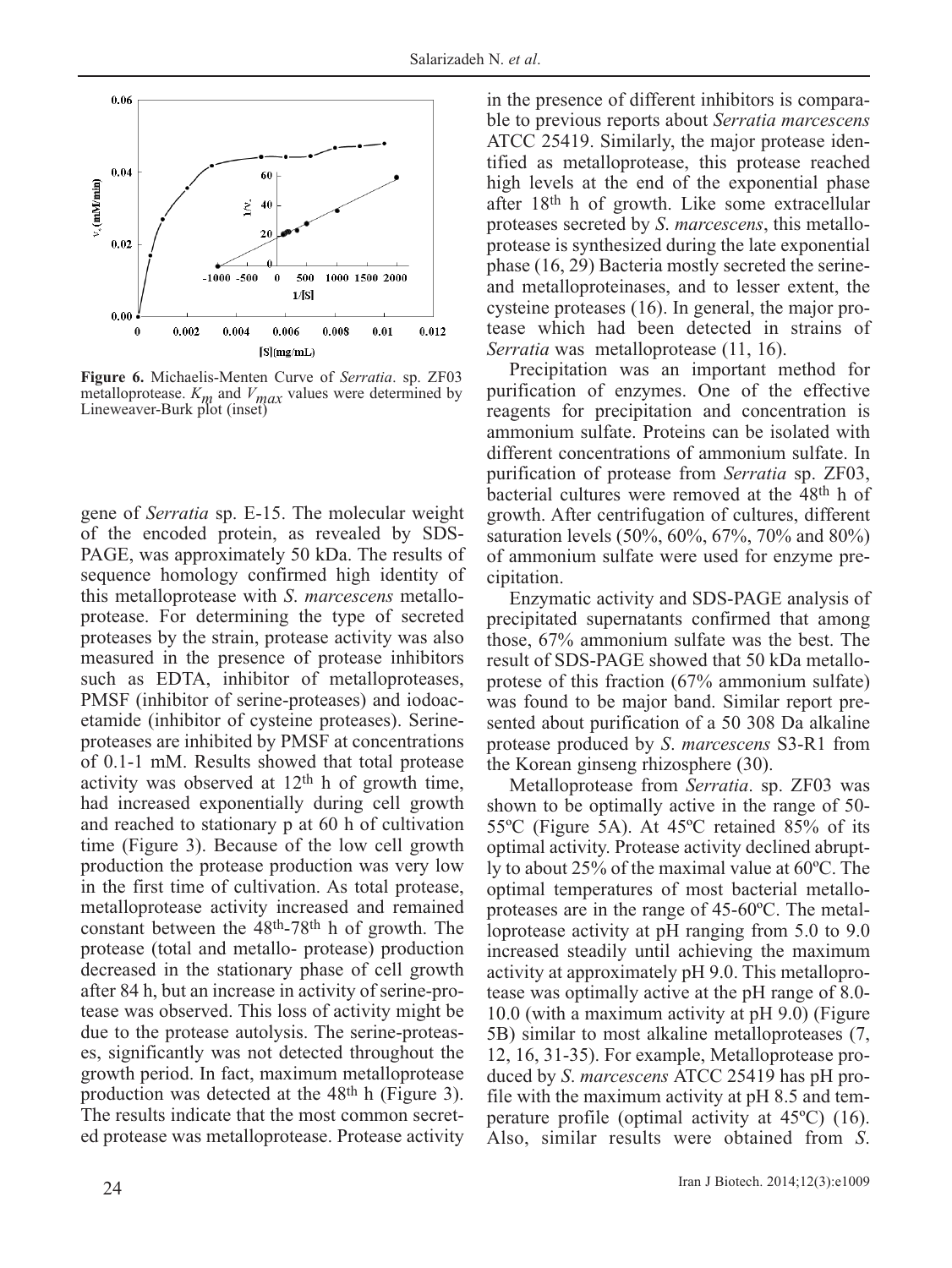*marcescens* MH6 but the optimum temperature for metalloprotease was the range of 40-45ºC and optimal pH was 8.0 (15). Other reports revealed metalloprotease from *S*. *marcescens* S3-R1 was optimally active at 40ºC and pH 8.5 (30). Comparison of results show that our metalloprotease had a higher optimal pH and temperature.

The use of inhibitors (Table 2) showed that EDTA inhibited significantly protease activity compared to PMSF and iodoacetamide. Also, 1, 10 phenanthroline, another inhibitor of metalloprotease, decreased enzyme activity. Iodoacetamide had not only inhibitory effect but also increased the proteolytic activity. Also, iodoacetamide didn't show any inhibition effect on zymogram gel. Considering that iodoacetamide is inhibitor of cysteine proteinases, This result suggests that no cysteine-protease was detected among the secreted enzymes in this strain. This data demonstrated that the metalloproteinases are the major proteases secreted by *serratia* sp. ZF03. Moreover, the results of zymogram analysis strongly showed the presence of metalloprotease in this strain.

In this study, the effect of metal ions and reagents on protease activity showed that  $Co^{2+}$ ,  $Na<sup>+</sup>$  marginally and reagents such as Iodoacetamide 0.1 mM and 2% DMSO significantly increased metalloprotease activity. Enzyme behavior in the presence of metal ions and reagents is comparable to previous reports. It was shown that the activity of alkaline proteinases of *P*. *aeruginosa* and metalloprotease of *Xenorhabdus* were increased by  $Co^{2+}$  (36, 37). Therefore, maybe  $Co^{2+}$  is able to reactivate the activity of protease after inhibition. Similar patterns of activation and stability by DMSO were observed for proteases from solvent-tolerant strains of *S*. *marcescens* MH6 and *P*. *aeruginosa* (15, 37). In the presence of ethanol, SDS detergent and  $Zn^{2+}$ , the activity of metalloprotease decreased to 30%, 50% and 30.19% of its initial activity, whereas the addition of  $Ba^{2+}$  and  $K^+$  ions and 1mM PMSF had no considerable effect on protease activity.  $Fe^{2+}$ ,  $Fe^{3+}$  and  $Mn^{2+}$  ions and 2 mM PMSF partially inhibited the activity of protease. Protease activity was inhibited by  $\text{Zn}^{2+}$ , like that of metalloprotease reported from *Serratia marcescens* MH6. In contrast, The activity of the protease from strain ATCC 25419 increased in the presence of  $\text{Zn}^{2+}(16)$ . This activation/inactivation

by  $Zn^{2+}$  may be due to special structure in the catalytic site. 1% SDS detergent inhibited strongly the activity of MH6 protease whereas relative activity of our metalloprotease in presence of 5% SDS retained 50% of initial activity which suggested that cationic residues of the protease from S. *marcescens* MH6 was more than that of protease produced by ZF03 strain (15). Reagents like DMSO solvent and metal ions such as  $Co<sup>2+</sup>$ , Na<sup>+</sup>,  $Ba^{2+}$ , Mn<sup>2+</sup>, K<sup>+</sup> may protect the protease conformation against environmental changes. Therefore protease can be stable and active at high temperatures in the presence of reagents. In thermoinactivation process, protease activity increased abruptly after 1 min of incubation at 40ºC then it lost activity, it reached 98% of its initial activity after 10 min of incubation. This activation was probably due to the induction of flexibility in its relatively rigid structure of protease. Protease retained approximately 90% and 96% of its activity after 30 and 60 min respectively at 40ºC, whereas 24% of enzyme activity was conserved, when incubated at 50ºC after 60 min (Figure 5C). Such thermal stability was observed about metalloprotease of *S*. *marcescens* S3-R1 at 40ºC (30). Considering stability of protease at 40ºC, protease can be resistant and active in physiological and biochemical conditions in the human body.

In conclusion, the above results show that the protease investigated in this study, is an alkaline e. metalloproteas. Previous studies have shown that metalloproteases isolated from *Serratia* strains have anti-inflammatory effects and thus therapeutic properties (12, 19). Proteolytic enzymes that catalyze the hydrolysis of peptide bonds are present in all organisms and are involved in a large variety of physiological and biochemical functions. Most therapeutic enzymes are extracted from animals and microorganisms (10). Consequently, with respect to the high level of metalloprotease being produced by the *Serratia*. sp. ZF03 strain, and its strong proteolytic properties, the metalloprotease identified in this study can be a potential candidate for use in medicine and the pharmaceutical industries. Due to the important role of this metalloprotease, further enzymatic studies, structural analysis, formulation and immobilization of enzyme can be carried out in order to understand the mechanism of its activity and industrial applications.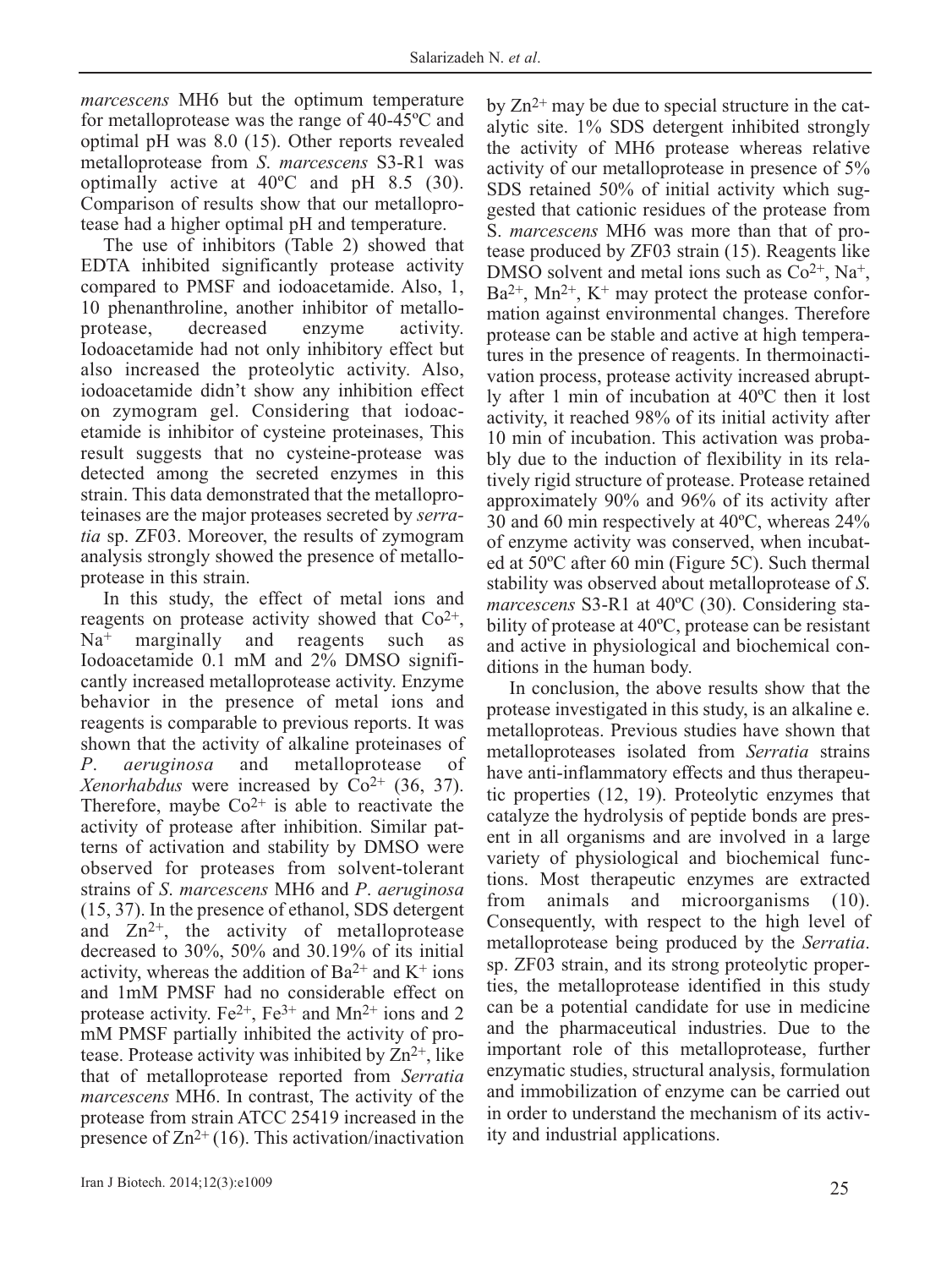## **Acknowledgements**

There is no acknowledgment.

#### **Authors' Contribution**

Salari N, performed her thesis. Dr, Hasannia supervised in this research. Dr. Sajedi and Dr. Akbari were thesis advisors.

## **Funding/Support**

Financial support of this work was provided by the National Institute of Genetic Engineering and Biotechnology and Research Council of the University of Guilan.

#### **References**

- 1. Viswanathaswamy AH, Patil PA. Effect of Some Clinically Used Proteolytic Enzymes on Inflammation in Rats. *Indian J Pharm. Sci*. 2008;**70**(1):114- 117.doi:10.4103/0250-474X.40347
- 2. Aehle W. Enzymes in Industry: Production and Applications. 3th ed. Wiley-Vch Verlag GmbH & Co. KGaA. Weinheim, Germany. 2007. PP. 314-320.
- 3. Basu B, Apte SK. A novel serralysin metalloprotease from *Deinococcus radiodurans*. *Biochim Biophys Acta*. 2008;**1784**(9):1256-1264.doi:10.1016/j.bbapap.2008.05.009
- 4. Baumann U. Serralysin and related enzymes. *In* Barrett AJ, Rawlings ND, Woessner JF, Handbook of Proteolytic Enzymes. Elsevier Academic Press. San diego: California; 2004. PP. 579-581.doi:10.1016/B978-0-12-079611-3.50160-9
- 5. Hase CC, Fincelstein RA. Bacterial Extracellular Zinc-Containing Metalloproteases. *Microbioll Rev*. 1993;**57**(4):823-837.doi:10.1002/9780470508169.ch29
- 6. Mastrolorenzo A, Supuran CT. Botulinus Toxin, Tetanus Toxin, and Anthrax Lethal Factor Inhibitors. *In* Supuran CT, Winum JY, editors. Drug design of zinc-enzyme inhibitors: functional, structural, and disease applications. John Wiley & Sons. Inc. Hoboken: New Jersey; 2009; PP. 705-717.
- 7. Wu JW, Chen XL. Extracellular metalloproteases from bacteria. *Appl Microbiol Biotechnol*. 2011;**92**:253- 262.doi:10.1007/s00253-011-3532-8
- 8. Gupta R, Beg QK, Lorenz P. Bacterial alkaline proteases: molecular approaches and industrial applications. *Appl*. *Microbiol Biotechnol*. 2002;**59**(1):15- 32.10.1007/s00253-002-0975-y
- 9. Gupta R, Beg QK, Khan S, Chauhan B. An overview on fermentation, downstream processing and properties of microbial alkaline proteases. *Appl Microbiol Biotechnol*. 2002;**60**:381-395.doi:10.1007/s00253-002- 1142-1
- 10. Gomis-Rüth FX. Structural Aspects of the Metzincin Clan of Metalloendopeptidases. *Mol Biotechnol*.

2003;**24**(2):157-202.

- 11. Jayaratne P. Major metalloprotease gene of *Serratia marcescens* is conserved and provides a molecular typing method to differentiate clinical isolates. *J Microbiol Methods*. 1996;**26**(3):261-269.doi:10.1007/s00253- 002-1142-1
- 12. Salmone PR, Wodzinski RJ. Production, purification and characterization of a 50-kDa extracellular metalloproteases from *Serratia marcescens*. *Appl Microbiol Biotechnol*. 1997;**48**(3):317-324.doi:10.1007/s002530051056
- 13. Doerr M, Traub WH. Purification and characterization of two *Serratia marcescens* proteases. *Zentralbl Bakteriol Mikrobiol Hyg [A]*. 1984;**257**(1):6-19.
- 14. Matsumoto K, Maeda H, Takata K, Kamata R, Okamura R. Purification and Characterization of Four Proteases from a Clinical Isolate of *Serratia marcescens* kums 3958. *J Bacteriol*. 1984;**157**(1):225-232.
- 15. Wan MH, Wu B, Ren W, He B. Screening, Characterization, and Cloning of a Solvent-Tolerant Protease from *Serratia marcescens* MH6. *J Microbiol Biotechnol*. 2010;**20**(5):881- 888.from:http://dx.doi.org/10.4014/jmb.0910.10038
- 16. Romero FJ, Garcia LA, Salas JA, Diaz M, Quiros LM. Production, purification and partial characterization of two extracellular proteases from *Serratia marcescens* grown in whey. *Process Biochem*. 2001;**36**(6):507-515. doi:10.1016/S0032-9592(00)00221-1
- 17. Redfern RS. *Pain relief, Inflammation relief and clear arteries*. Naturally healthy publications. United Kingdom; 2004. PP. 14-23.
- 18. Kee WH, Tan SL, Lee V, Salmon YM. The treatment of breast engorgement with Serrapeptase (Danzen): a randomized double-blind controlled trial. *Singapore Med J*. 1989;**30**(1):48-54.
- 19. Al-Khateeb TH, Nusair Y. Effect of the proteolytic enzyme serrapeptase on swelling, pain and trismus after surgical extraction of mandibular third molars. *Int J Oral Maxillofac Surg.* 2008;**37**(3):264-268. doi: http://dx.doi.org/10.1016/j.ijom.2007.11.011
- 20. Nakahama K, Yoshimura K, Marumoto R, Kikuchi M, Lee IS, Hase T, *et al*. Cloning and sequencing of *Serratia* protease gene. *Nucleic Acids Res*. 1986;**14**(14):5843-5855.doi: 10.1093/nar/14.14.5843
- 21. Nakamura S, Hashimoto Y, Mikami M, Yamanaka E, Soma T, Hino M, et al. Effect of the proteolytic enzyme serrapeptase in patients with chronic airway disease. *Respirology*. 2003;**8**(3):316-320.10.1046/j.1440-1843.2003.00482.x
- 22. Mansfeld. J. Metalloproteases. *In* Polaina J, MacCabe AP, editors. Industrial Enzymes: Structure, Function and Applications. Springer. Dordrecht: The Netherlands; 2007. PP. 221-223. doi:10.1016/j.biortech.2010.07.032
- 23. Zakeri F, Noghabi KA, Sadeghizadeh M, Kardan MR, Masoomi F, Farshidpour MR, et al. *Serratia* sp. ZF03: An efficient radium biosorbent isolated from hot-spring waters in high background radiation areas. *Bioresour Technol*. 2010;**101**(23):9163-9170.doi:10.1016/0003-